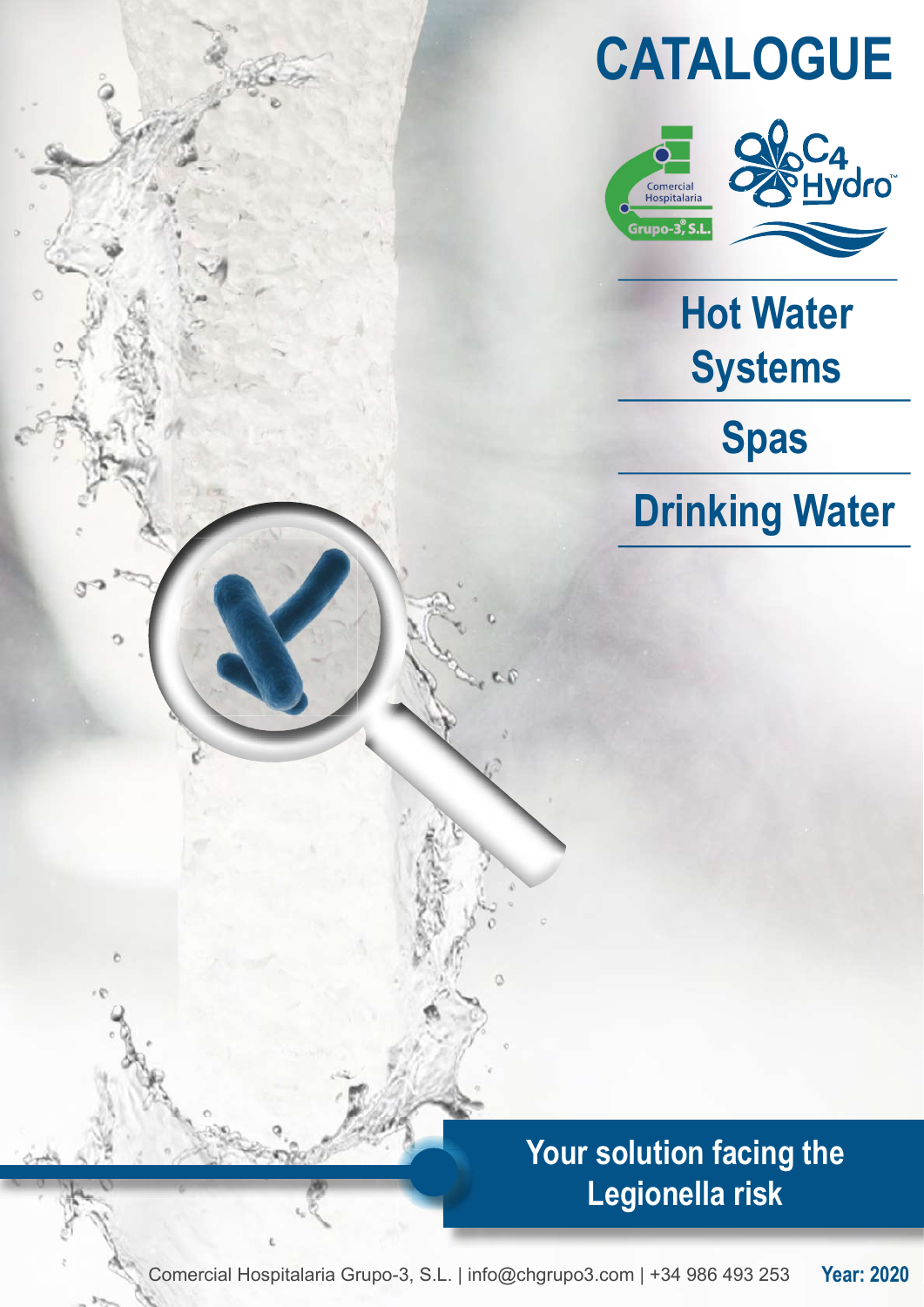# SUMMARY



p.3 Reminders about legionella and C4Hydro solutions









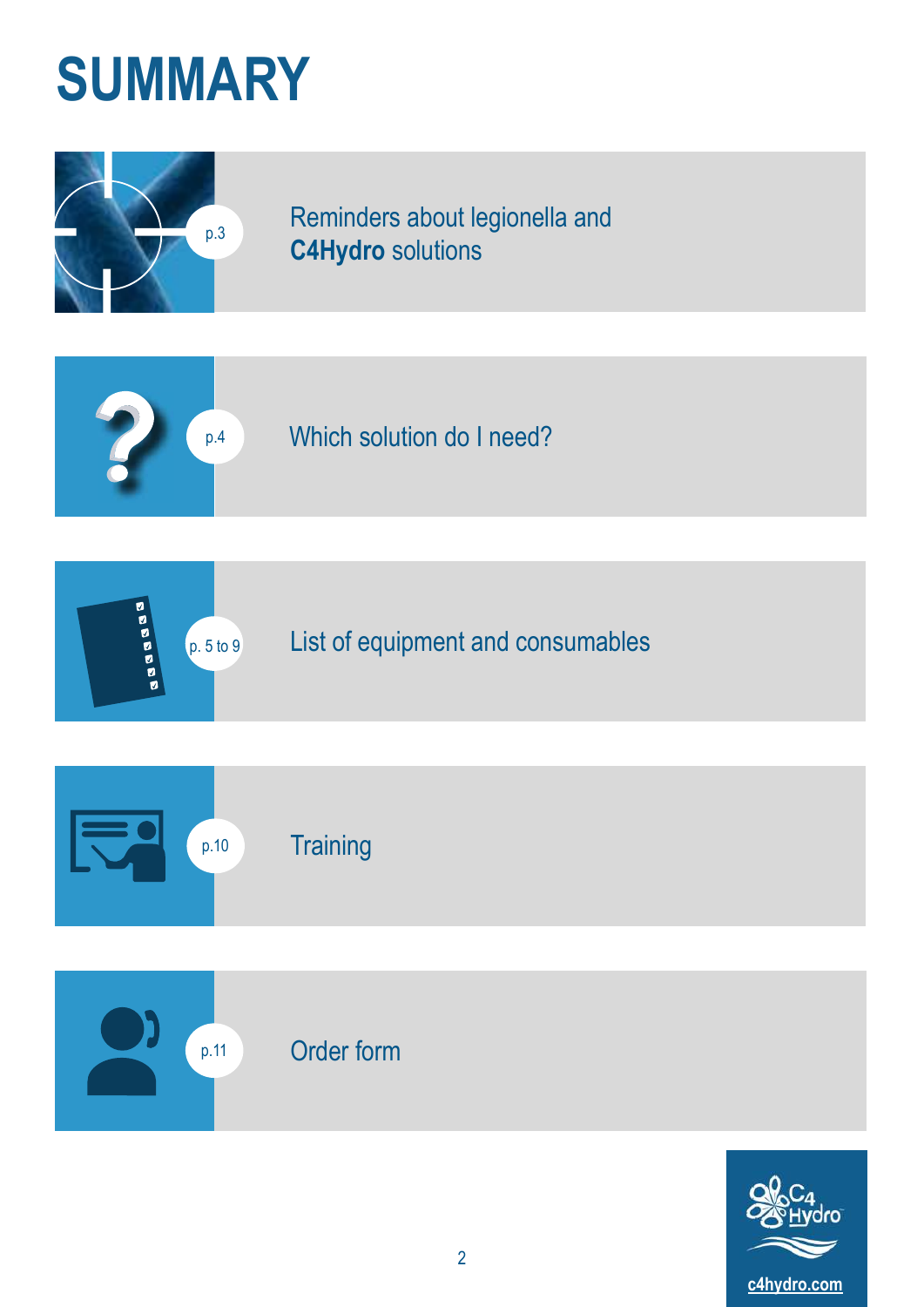## REMINDERS ABOUT LEGIONELLA AND C4HYDRO SOLUTIONS

#### Legionnaire's disease:

(III)

Disease of bacterial origin, fatal in 10 to 50% of cases.



### PREVENT THE RISK BY CHECKING YOUR NETWORKS!

### C4HYDRO SOLUTIONS

Based on the same technique as the regulatory method\*, our innovative technology, patented by the CNRS, will allow you to detect the pathogenic bacterium that causes the disease: Legionella pneumophila cultivable from all serogroups Using our equipment is simple, fast and reliable;



carried out in laboratories accredited by COFRAC (Comité Français d'Accréditation).



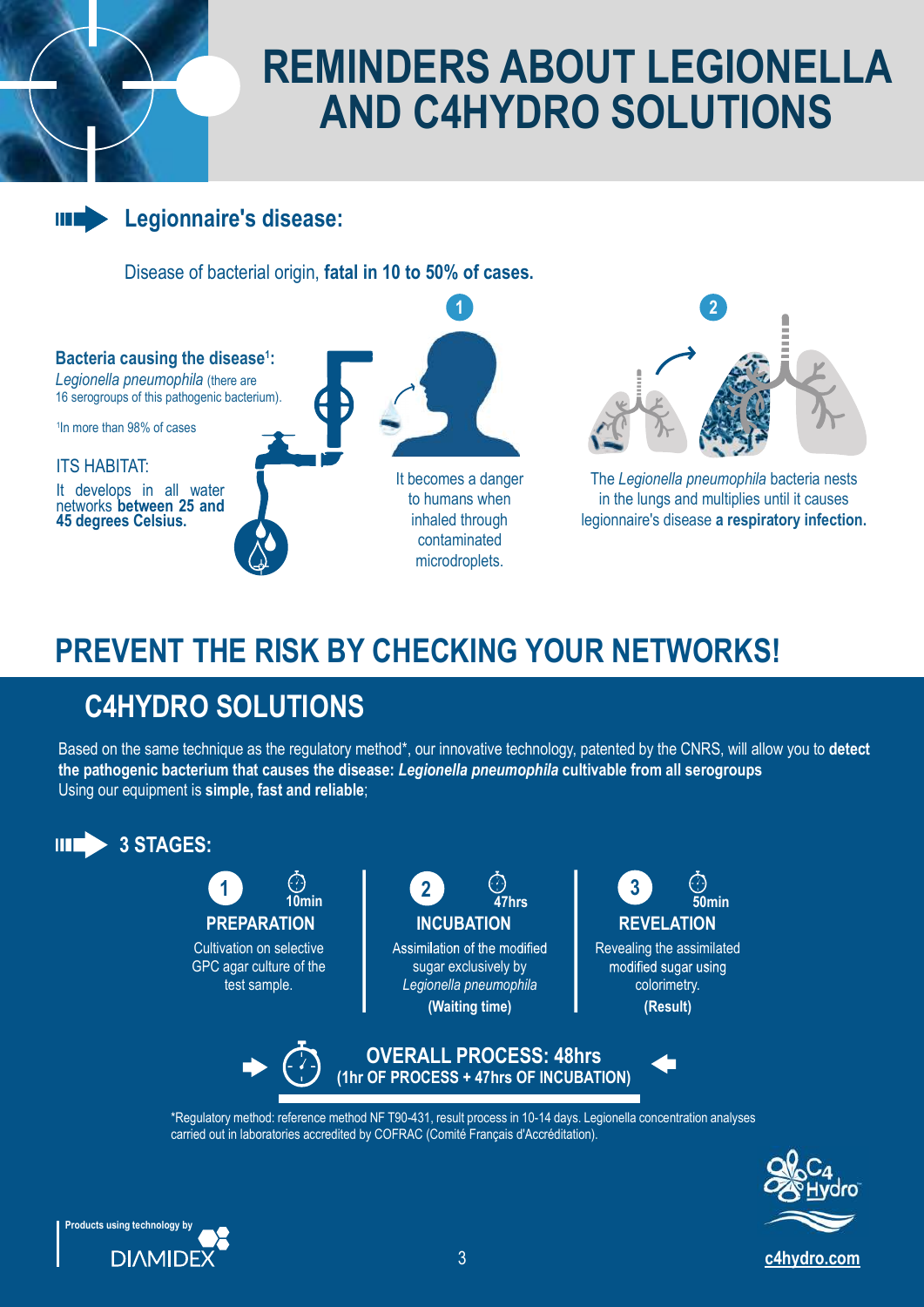

## WHICH SOLUTION DO I NEED?

#### III DON'T HAVE ANY SPECIFIC EQUIPMENT AND I NEED TO CARRY OUT:

| <b>WHICH SOLUTION</b><br><b>DO INEED?</b><br>I DON'T HAVE ANY SPECIFIC EQUIPMENT AND I NEED TO CARRY OUT:<br>$\blacksquare$ |                                                                                                                        |  |  |
|-----------------------------------------------------------------------------------------------------------------------------|------------------------------------------------------------------------------------------------------------------------|--|--|
| 1 to 2 analysis per week                                                                                                    | More than 2 analysis per week                                                                                          |  |  |
| I use the Uni-Test mobile lab with the<br>Legio EZ-Test consumables kit                                                     | I use the Multi-Test mobile lab with the Legio EZ-Test<br>consumables kit                                              |  |  |
|                                                                                                                             | eord                                                                                                                   |  |  |
| Ref.: 00 376<br>Ref.: 00 187<br>(page 6)<br>(page 5)                                                                        | Ref.: 00 365<br>Ref.: 00 187<br>(page 6)<br>(page 5)                                                                   |  |  |
| II E.<br><b>CARRY OUT:</b><br>1 analysis per week                                                                           | I HAVE LABORATORY EQUIPMENT (glassware, scales, ovens, cold room, etc.) AND I NEED TO<br>More than 1 analysis per week |  |  |
| I use the Legio EZ-Test kit with the filtration station and<br>$mv$ equipment <sup>1</sup>                                  | I use the Legio EZ-Lab kits with the filtration station and<br>$mv$ equipment <sup>1</sup>                             |  |  |

|              | 1 analysis per week                                                                      |              | More than 1 analysis per week                                                            |
|--------------|------------------------------------------------------------------------------------------|--------------|------------------------------------------------------------------------------------------|
|              | I use the Legio EZ-Test kit with the filtration station and<br>my equipment <sup>1</sup> |              | I use the Legio EZ-Lab kits with the filtration station and<br>my equipment <sup>1</sup> |
| こうこうこう       | Legio<br>╋                                                                               | シンンののい       | $\sim$ R $_\odot$<br>$W =$<br>T<br>$-3$<br><b>SCIENT</b>                                 |
| Ref.: 00 129 | Ref.: 00 187                                                                             | Ref.: 00 129 | Ref.: 01 723                                                                             |
| (page 8)     | (page 6)                                                                                 | (page 8)     | (page 7)                                                                                 |
|              | <sup>1</sup> It is possible to equip or replace missing equipment, see page 8.           |              | ∼0                                                                                       |

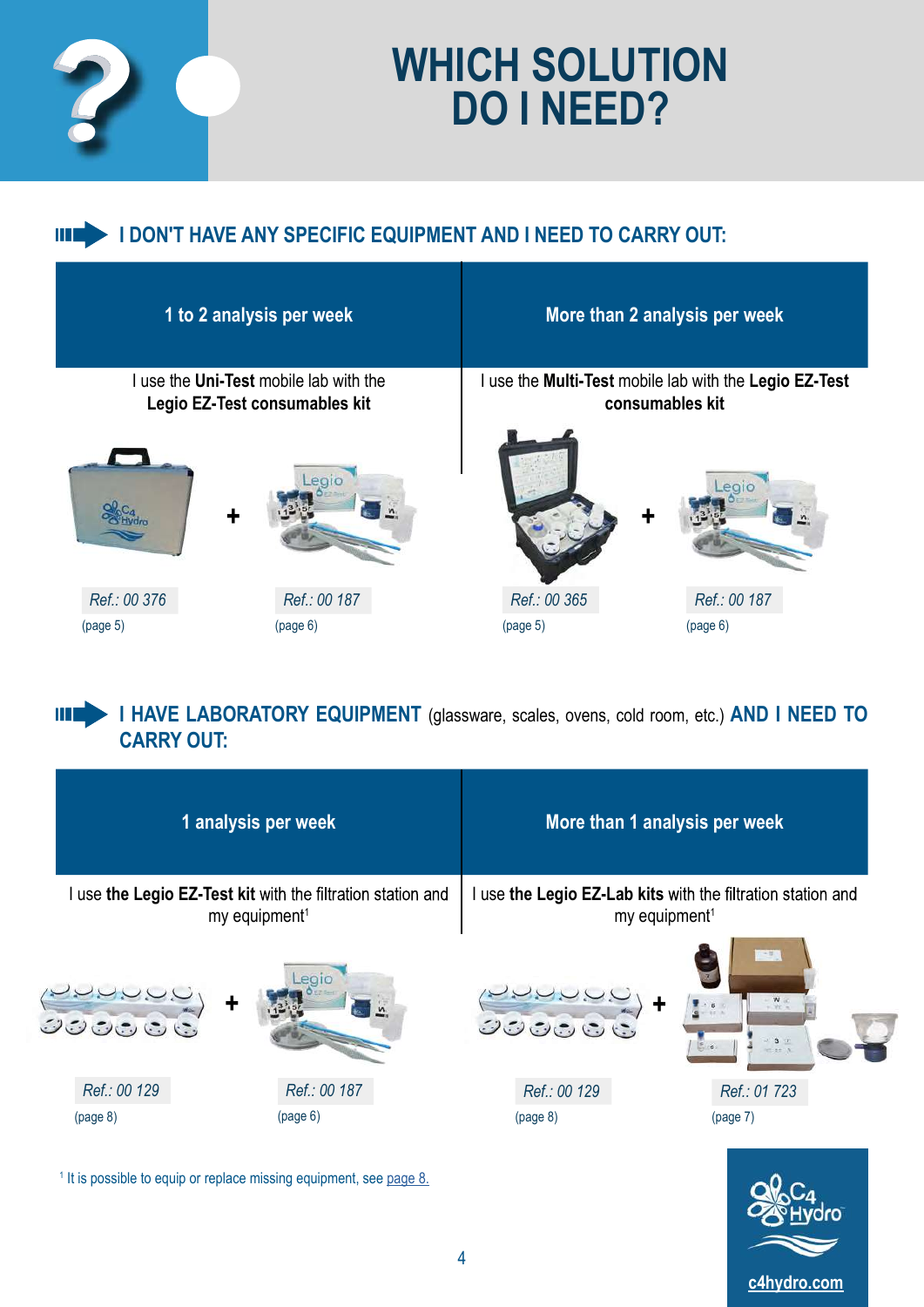Ø **ERES**  $\frac{1}{2}$ 

Ш

# LIST OF EQUIPMENT AND CONSUMABLES **DF EQUIPMENT AND<br>CONSUMABLES<br>ENT:<br>Designation Reference<br>Uni-Test** *Designation***<br>Pratory designed to detect** *Legionella pneumophila* **in 48 hours.**

#### I DON'T HAVE ANY SPECIFIC EQUIPMENT:

#### a) Mobile laboratories:



| <b>Designation</b> | <b>Reference</b> |
|--------------------|------------------|
| Uni-Test           | 00 376           |

Mobile laboratory designed to detect Legionella pneumophila in 48 hours. 1 analysis at a time. Designation<br>
Uni-Test<br>
Tractory designed to detect *Legionella pneumophila* in 48 hours.<br>
at a time.<br>
the Legio EZ-Test kit (*Ref.: 00 187*)<br>
support with magnetized funnel<br>
mp with suction tube<br>
mp with suction tube<br>
ml<br>

For use with the Legio EZ-Test kit (Ref.: 00 187)

All-in-one laboratory:

- Membrane support with magnetized funnel
- Vacuum pump with suction tube<br>- Bottle for filtration
- 
- Incubator
- Timer
- Colorimeter
- Syringe 10 mL

| <b>Designation</b> | <b>Reference</b> |
|--------------------|------------------|
| <b>Multi-Test</b>  | 00 365           |

Mobile laboratory designed to detect Legionella pneumophila in 48 hours. Up to 6 tests at a time.

For use with the Legio EZ-Test kit (Ref.: 00 187)

All-in-one laboratory:

- 6 holes for filtration each equipped with a cap, a membrane support and a magnetized funnel
- Integrated filtration system with antibacterial filter and pressure gauge
- 1000 mL filtrate tank
- Integrated incubator for 6 petri dishes with temperature recorder
- Timer
- Colorimeter
- Syringe 10 mL
- 5 meter power cable
- Power supply 110-240V 50/60Hz
- Trolley with wheels that can easily be unfolded by simply pressing the lock
- Ball bearing casters
- Easy opening latches
- Padlock lugs suitable for air transport

Mobile laboratory that can be rented on a quarterly basis. For more information, please contact us (contact details on page 10).



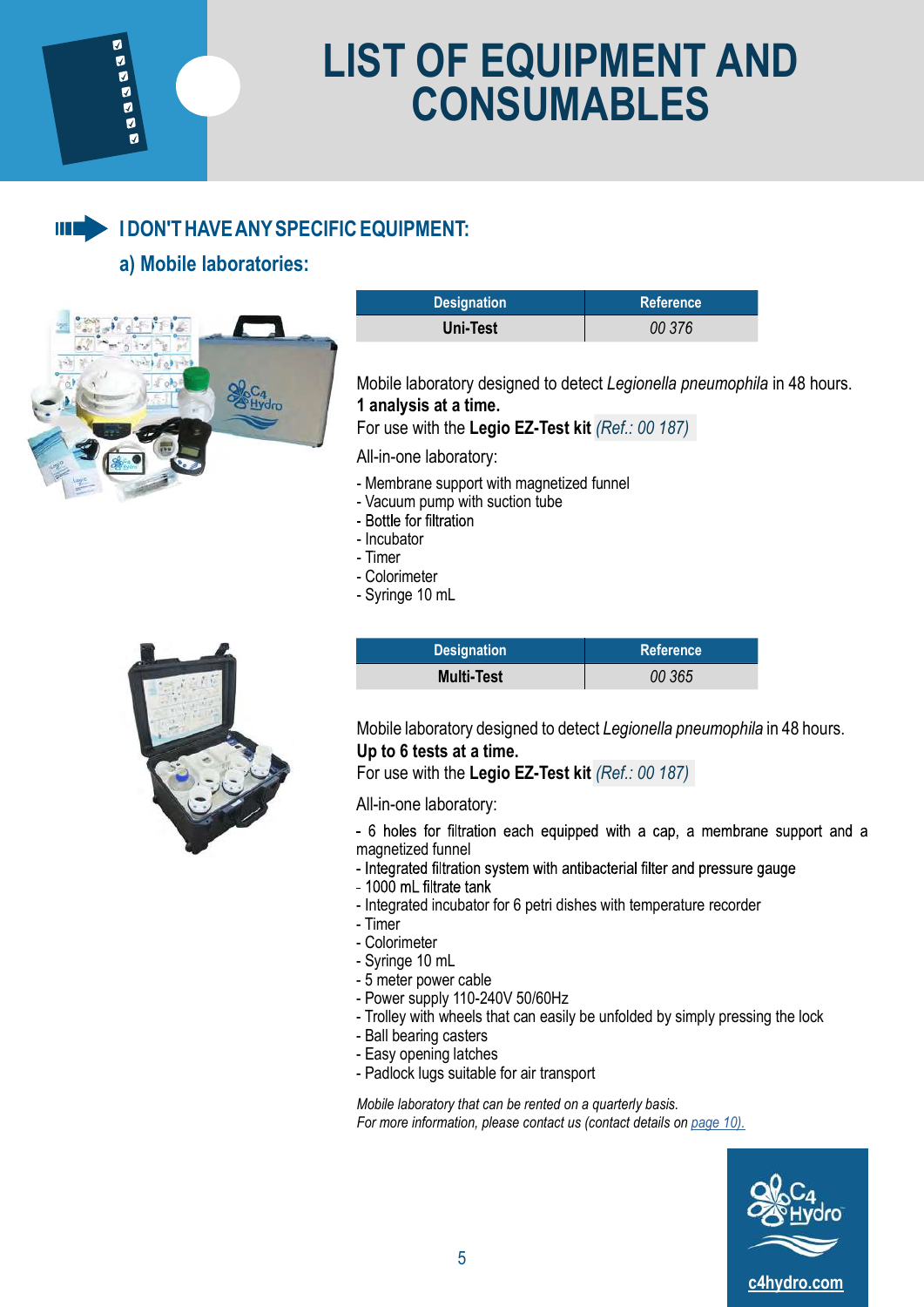

# LIST OF EQUIPMENT AND CONSUMABLES F EQUIPMENT AND<br>
DNSUMABLES<br>
T:<br>
Designation<br>
Designation<br>
Designation<br>
Designation<br>
Reference<br>
Designation<br>
Reference<br>
DO 187<br>
Reference<br>
Reference<br>
Reference<br>
Reference<br>
Reference<br>
Reference<br>
Reference<br>
Reference<br>
Refere



#### b) The Consumables Kit:



| <b>Designation</b> | Reference |
|--------------------|-----------|
| Legio EZ-Test Kit  | 00 187    |

Set of reagents required for detection of Legionella pneumophila using one of the above mobile labs. Suitable for hot water systems: Spas, drinking water, etc. Features: 1 kit = 1 analysis, Use-by-date: 3 months, to be stored at 4°C.

For use with the mobile laboratory Uni-Test (Ref.: 00 376) or Multi-Test (Ref.: 00 365)

Volume discount can be applied. Please contact us.

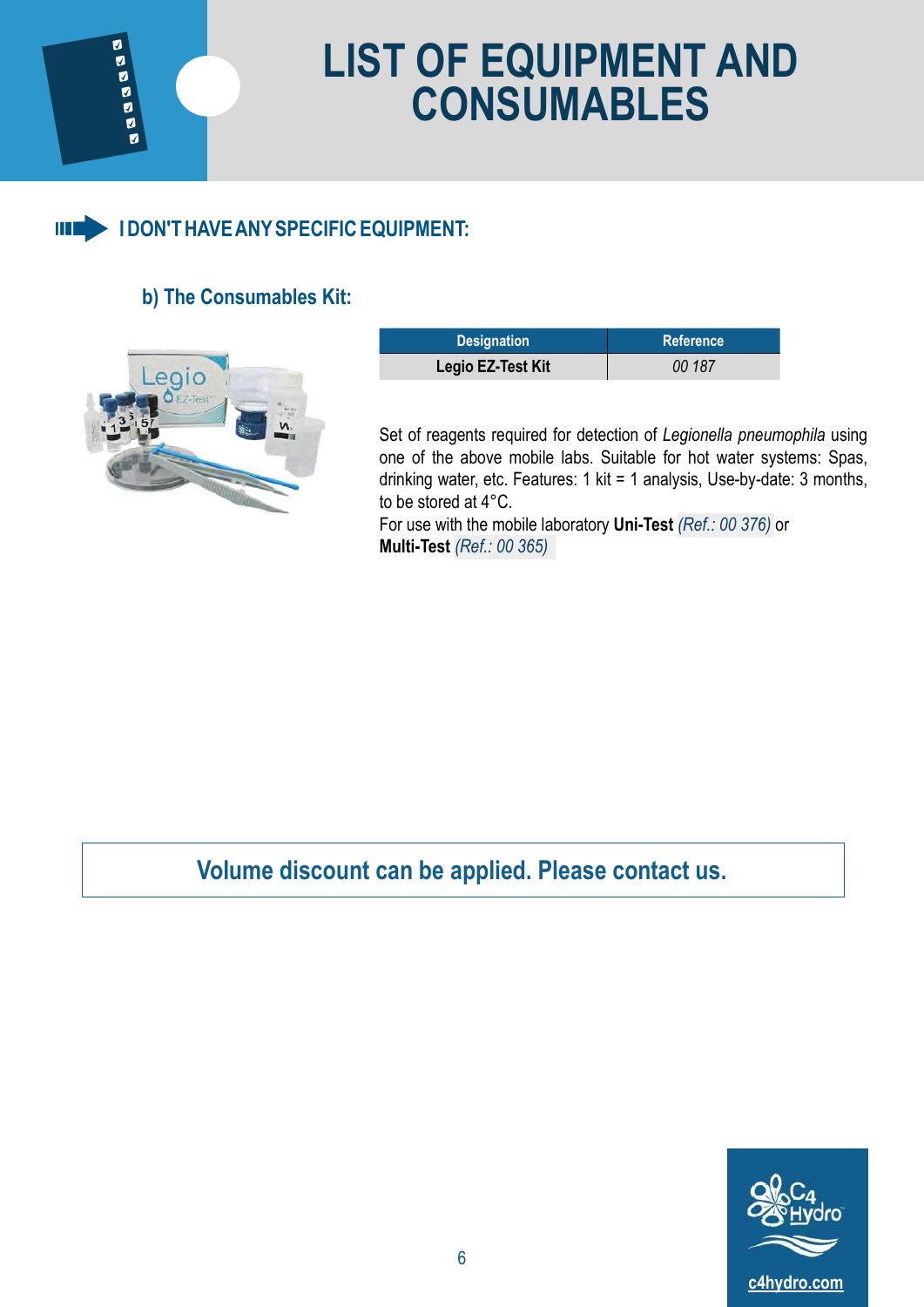

### EZ-LAB LEGIO



#### I HAVE LABORATORY EQUIPMENT:

(glassware, scales, ovens, pH meter, colorimeter, etc.) \*

| <b>Designation</b>               | <b>Reference</b> |
|----------------------------------|------------------|
| Legio EZ-Lab Kit                 | 01 7 23          |
| 96 specific GVPC petri<br>dishes | 00 167           |



Set of reagents required for detection of Legionella pneumophila in 48 hours. Allows 96 analyses to be performed.

#### CONTENTS OF THE KIT:

- 96 "3" single-dose vials
- 10 small "S" glass vials
- 96 "6" single-dose vials
- 1 opaque bottle of Solution "7" containing 530 ml
- 10 x 100 ml "Concentrated Wash" bottles
- 
- 96 collecting tubes with plugs
- Kit use-by-date : 12 months

# SPECIFIC PETRI DISHES TO BE USED WITH THE KIT: analyses to be performed.<br>
CONTENTS OF THE KIT:<br>
-96 "3" single-dose vials<br>
-10 small "S" glass vials<br>
-10 small "S" glass vials<br>
-10 paque bottle of Solution "7"<br>
containing 530 ml<br>
-10 x 100 ml "Concentrated Wash" bottle

#### For use with the C4Hydro filtration manifold:

| - 10 small "S" glass vials<br>- 96 "6" single-dose vials<br>$\sim$ 11<br>- 1 opaque bottle of Solution "7"<br>containing 530 ml<br>- 10 x 100 ml "Concentrated Wash" bottles<br>$\overline{w}$ in<br>$-$ 6 $-$<br>$2 - \frac{1}{2} = \frac{1}{2}$<br>- 96 disposable filtration units in sterile bags<br>6<br>$227 - 24 = 6$<br>containing a filtration membrane<br>- 96 collecting tubes with plugs<br>3 <sup>1</sup><br>DSF<br>2010 年11 年<br>- Kit use-by-date: 12 months<br><b>SPECIFIC PETRI DISHES TO BE USED WITH</b><br><b>THE KIT:</b>         |
|--------------------------------------------------------------------------------------------------------------------------------------------------------------------------------------------------------------------------------------------------------------------------------------------------------------------------------------------------------------------------------------------------------------------------------------------------------------------------------------------------------------------------------------------------------|
|                                                                                                                                                                                                                                                                                                                                                                                                                                                                                                                                                        |
|                                                                                                                                                                                                                                                                                                                                                                                                                                                                                                                                                        |
|                                                                                                                                                                                                                                                                                                                                                                                                                                                                                                                                                        |
|                                                                                                                                                                                                                                                                                                                                                                                                                                                                                                                                                        |
|                                                                                                                                                                                                                                                                                                                                                                                                                                                                                                                                                        |
|                                                                                                                                                                                                                                                                                                                                                                                                                                                                                                                                                        |
|                                                                                                                                                                                                                                                                                                                                                                                                                                                                                                                                                        |
|                                                                                                                                                                                                                                                                                                                                                                                                                                                                                                                                                        |
|                                                                                                                                                                                                                                                                                                                                                                                                                                                                                                                                                        |
|                                                                                                                                                                                                                                                                                                                                                                                                                                                                                                                                                        |
| - 96 GVPC petri dishes (Ref.: 00 167) Staggered<br>delivery of boxes possible (use-by-date 3 months)                                                                                                                                                                                                                                                                                                                                                                                                                                                   |
| For use with the C4Hydro filtration manifold:                                                                                                                                                                                                                                                                                                                                                                                                                                                                                                          |
| <b>Designation</b><br><b>Reference</b>                                                                                                                                                                                                                                                                                                                                                                                                                                                                                                                 |
| ୍ରସ୍ଥାନ କରି<br>ବିଶେଷର<br>C4Hydro manifold<br>00 129                                                                                                                                                                                                                                                                                                                                                                                                                                                                                                    |
|                                                                                                                                                                                                                                                                                                                                                                                                                                                                                                                                                        |
| <b>LARGE EQUIPMENT</b><br><b>SMALL EQUIPMENT</b><br><b>CONSUMABLES</b>                                                                                                                                                                                                                                                                                                                                                                                                                                                                                 |
| (Laboratory equipment not supplied<br>(Not supplied with the EZ-Lab kit but necessary and<br>(Not supplied with the EZ-Lab kit but<br>with the EZ-Lab Kit but necessary)<br>available on pages 7 and 8)                                                                                                                                                                                                                                                                                                                                                |
| necessary)                                                                                                                                                                                                                                                                                                                                                                                                                                                                                                                                             |
| - Oven or temperature controlled<br>- C4Hydro Colorimeter (Ref.: 00 414) or colorimeter<br>- Loading solution pH2<br>$(range 340 - 900 nm)$<br>- Loading solution pH1<br>chamber<br>- Sterile purified H <sub>2</sub> 0<br>- Sterilisation equipment<br>- Macro spectrometry cuvette with cap: C4Hydro<br>- Filtration pump with a flow rate<br>cuvette (Ref.: 00 314) or single-use macro cuvette<br>- Ethanol 85%<br>(4-sided transparent, PS material, range 340 - 900 nm)<br>between 4 and 10 I/min (or 0.24 to<br>- Pipettes in different volumes |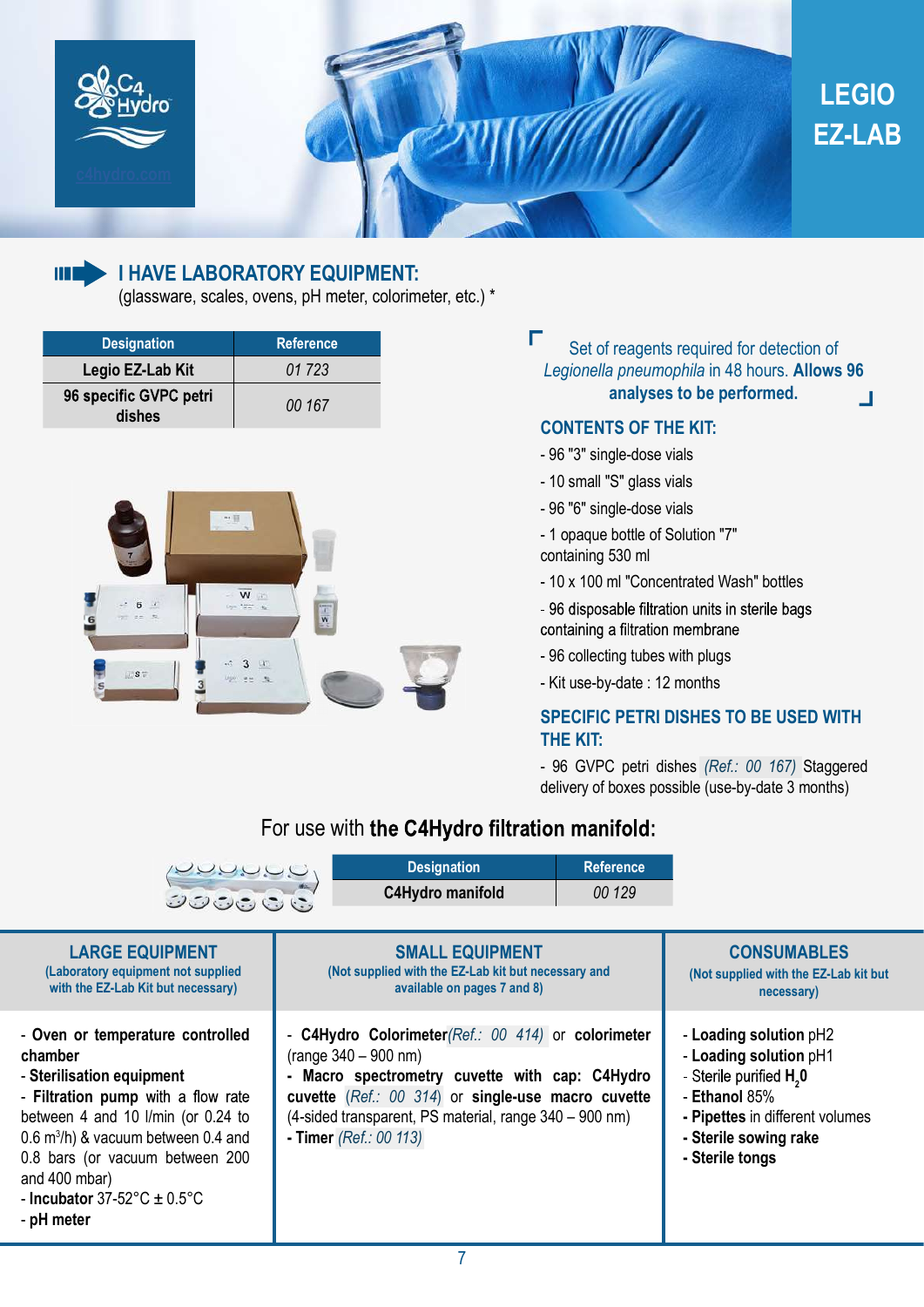#### **I COMPLETE AND RENEW MY EQUIPMENT:** IL ET



| <b>Y EQUIPMENT:</b>                |           |
|------------------------------------|-----------|
|                                    |           |
| <b>Designation</b>                 | Reference |
| <b>C4Hydro filtration manifold</b> | 00 129    |
|                                    |           |
|                                    |           |

Option to filter up to 6 samples at the same time.

Option for series connection of the ramps in order to increase the number of your analysis.

For use with the EZ-Lab legio kit (Ref.: 01 723) and a vacuum pump with the following features: Flow between 4 and 10 I/min (or 0.24 to 0.6 m<sup>3</sup>/h) & vacuum between 0.4 and 0.8 bars (or vacuum between 200 and 400 mbar) **Designation**<br> **Designation**<br> **COMPLIF TO COMPLIST TO CONSIGNATION**<br> **Reference**<br> **COMPLIF TO COMPLIF ASSEMS**<br> **COMPLIF TO COMPLIF ASSEMS**<br> **COMPLIF TO CONSIGNATION**<br> **COMPLIF ASSEMS**<br> **Designation**<br> **Reference**<br> **COLOTIM** 



| <b>Designation</b> | <b>Reference</b> |
|--------------------|------------------|
| <b>Colorimeter</b> | 00 414           |

Reads the absorbency of the sample.

Requires 4 AA batteries (included).

For use with the EZ-Lab legio kit (Ref.: 01 723) and standard 4.5 ml plastic cuvettes. Designation<br>
Designation<br>
Designation<br>
Designation<br>
Reference<br>
Designation<br>
Reference<br>
Reference<br>
Reference<br>
Designation<br>
Reference<br>
Designation<br>
Reference<br>
Designation<br>
Reference<br>
Designation<br>
Reference<br>
Designation<br>
Refe



| <b>Designation</b>   | <b>Reference</b> |
|----------------------|------------------|
| Temperature recorder | 00 404           |

Allows you to monitor the temperature during incubation. Downloading of temperature curves via Bluetooth application. For use with incubator or oven. the EZ-Lab legio kit (*Ref.: 01 723*) and standard 4.5 ml plastic<br>
Designation Reference<br>
Fracture recorder **Reference**<br>
20 404<br>
20 monitor the temperature during incubation. Downloading of<br>
Designation Reference<br>
Timer 20



| <b>Designation</b> | Reference |
|--------------------|-----------|
| Timer              | 00 113    |

Simple and resistant. Supplied with a battery.

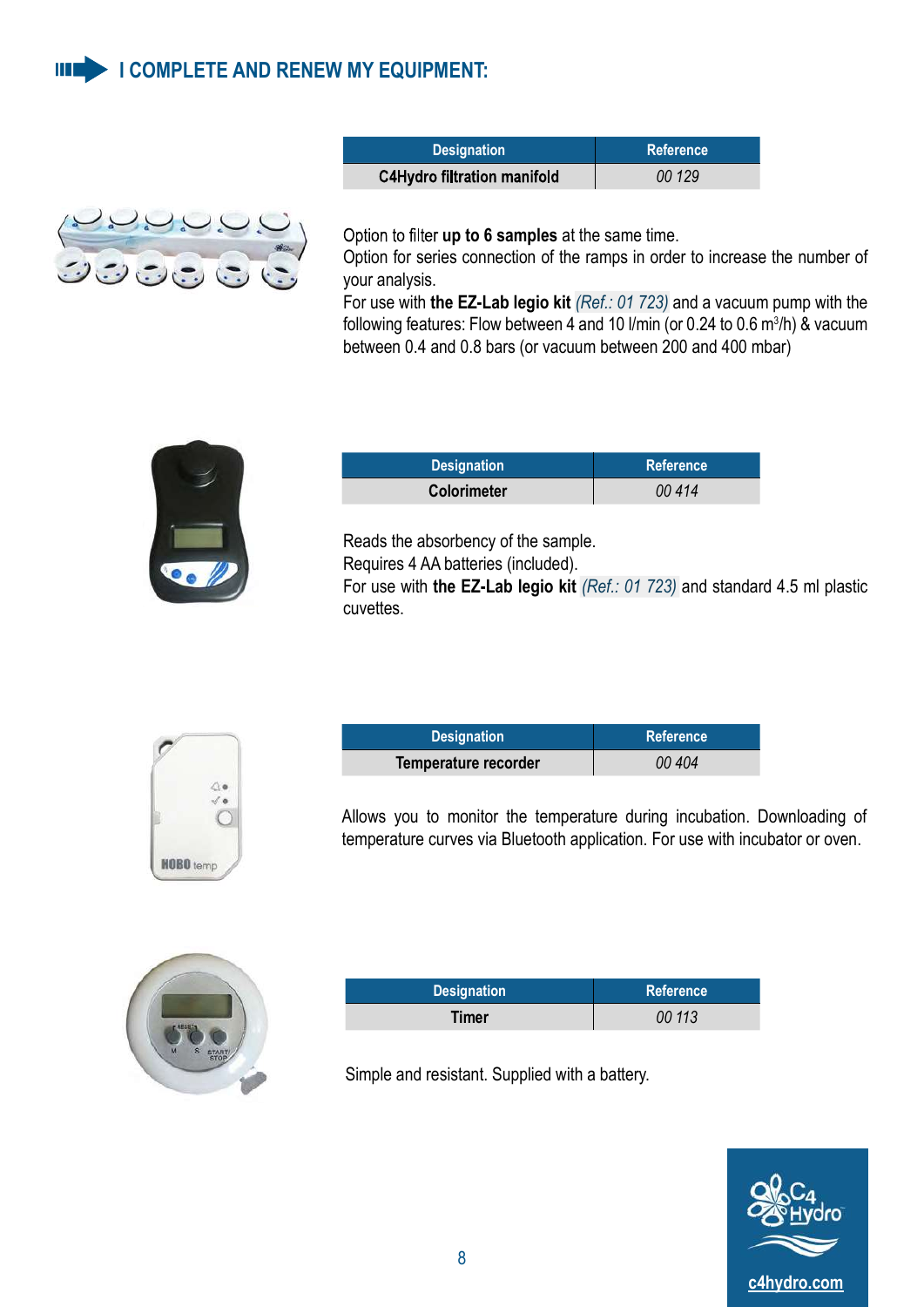| 472211<br><b>Intarts</b>      |  |
|-------------------------------|--|
| ٠<br><b>AV</b><br>٠<br>í<br>í |  |

| <b>Designation</b>                                                             | <b>Reference</b> |
|--------------------------------------------------------------------------------|------------------|
| <b>Plastic</b><br>sampling bottle. 500ml                                       | 00 384           |
| d to collect the sample in a sterile, stabilized vial. Contains 20mg of sodium |                  |
| sulfate.                                                                       |                  |
|                                                                                |                  |
|                                                                                |                  |
| <b>Designation</b>                                                             | <b>Reference</b> |
| Anti-bacterial filter 45um                                                     | 00 088           |
| sential to avoid contamination.                                                |                  |

Used to collect the sample in a sterile, stabilized vial. Contains 20mg of sodium thiosulfate.



| <b>Designation</b>         | Reference |
|----------------------------|-----------|
| Anti-bacterial filter 45um | 00 088    |

Essential to avoid contamination.

Volume discount can be applied. Please contact us.

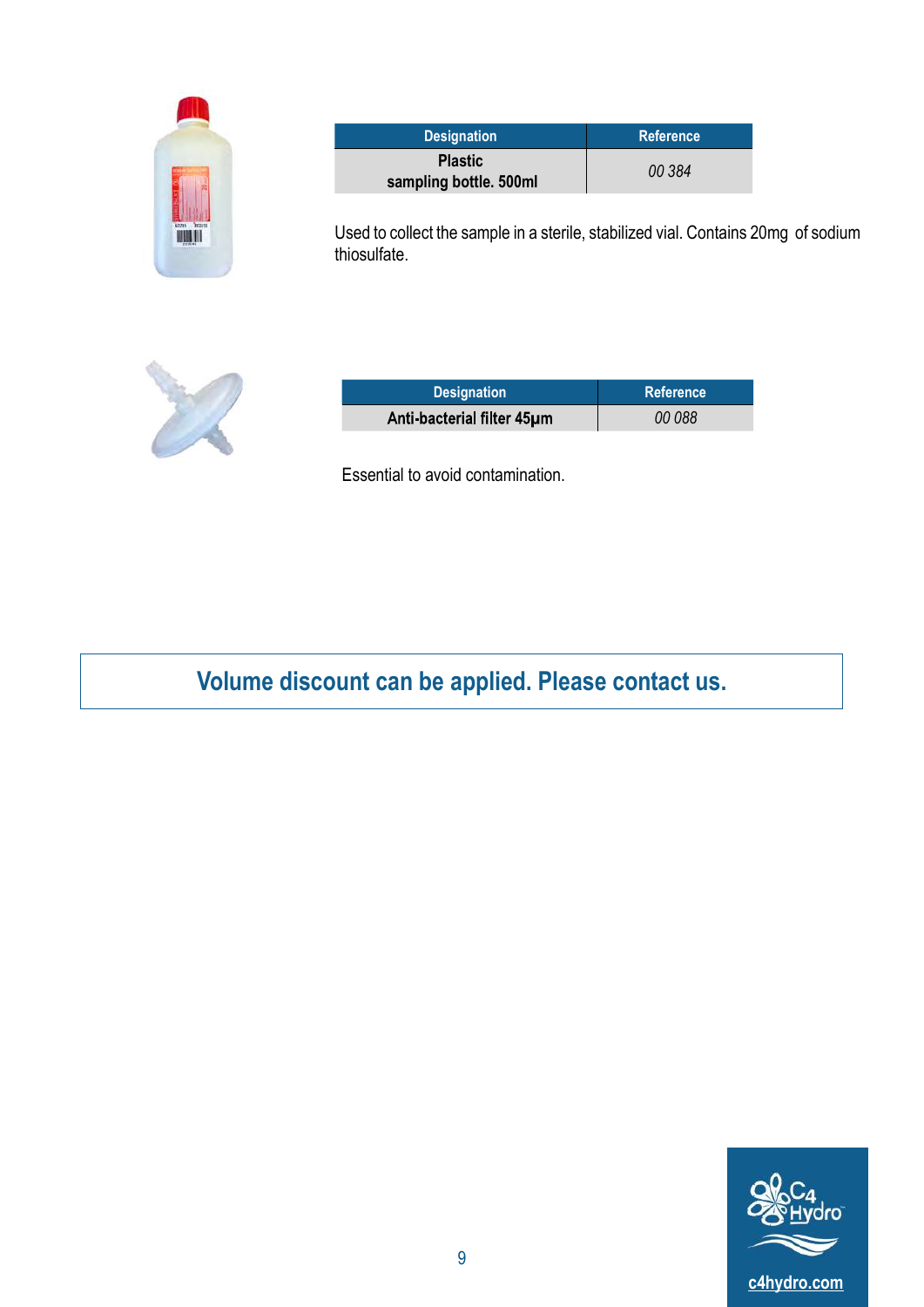

| <b>Designation</b>       | <b>Reference</b> |  |
|--------------------------|------------------|--|
| <b>Legio EZ Training</b> | 00 321           |  |



1. From sample to result, I learn how to manipulate and use the Multi-Test mobile laboratory with the Legio EZ-Test kit and how to interpret my result.

2. Presentation of the tools and protocol. Familiarization with the equipment and simulation of an analysis.

N.B.: This training can take place in Marseille, in our premises, by video-conference, or in your premises (cost of travel in France: €500 / EU and non-EU travel on a quotation basis).

| <b>Designation</b>              | ⊾Reference <b>\</b> |
|---------------------------------|---------------------|
| Training in legionella sampling | 00 556              |



1. Training in water sampling techniques.

N.B.: This training can take place in Marseille, in our premises, by video-conference, or in your premises (cost of travel in France: €500 / EU and non-EU travel on a quotation basis).